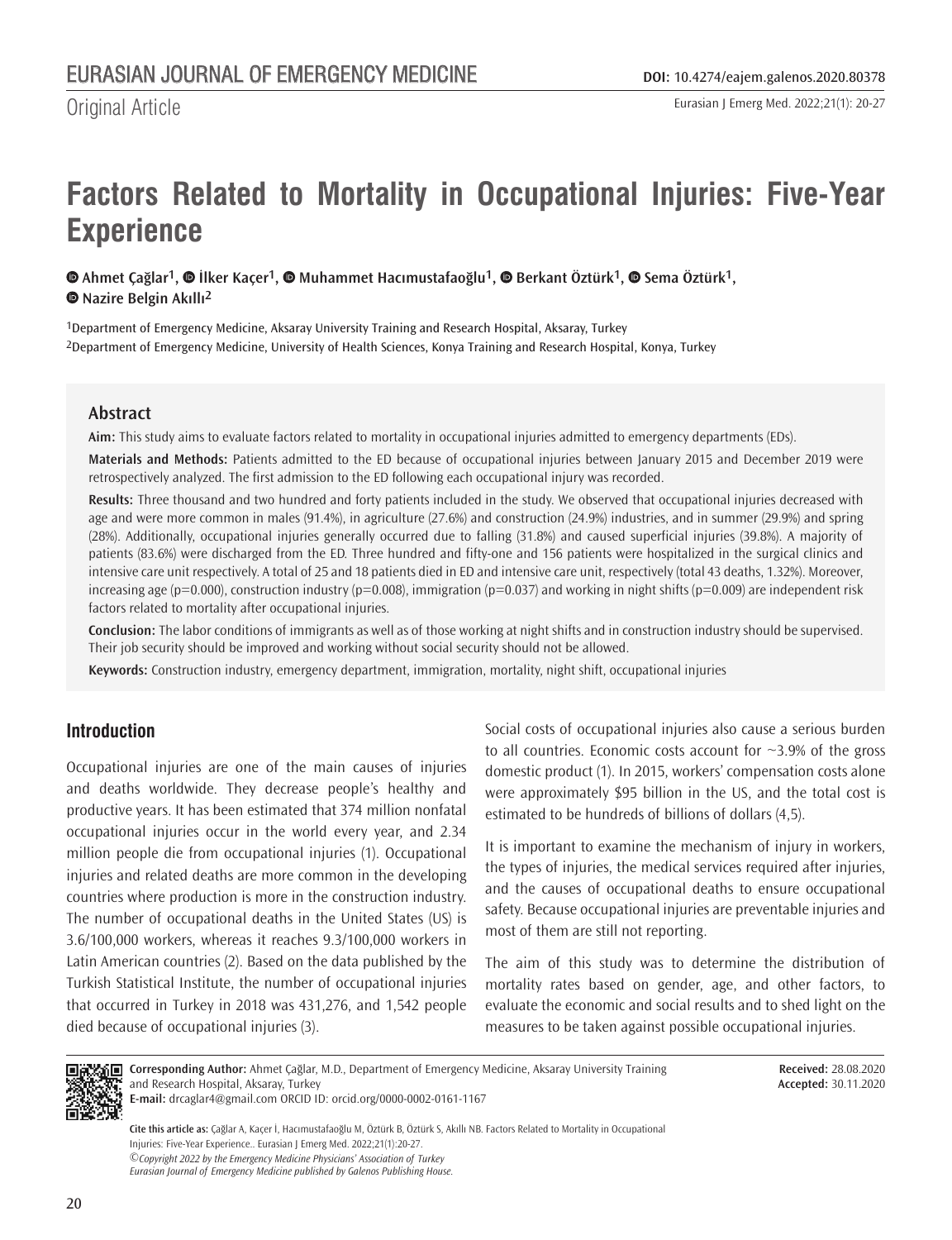# **Materials and Methods**

This retrospective study was conducted out in the emergency department (ED) of a regional academic hospital, that provides tertiary healthcare services. The study was conducted in compliance with the Declaration of Helsinki and approval by the regional ethics committee with decision no: 2020/01-08.

## **Study Design, Setting, and Patient Selection**

The medical records of patients who were admitted to ED because of occupational injuries between January 1, 2015 and December 31, 2019 were retrospectively analyzed. The first admission to the ED following each occupational injury was recorded. Patients with missing medical data and repeated admissions were excluded from the study.

## **Statistical Analysis**

In addition to the patients' age and gender, the following information was recorded: nationality (Turkish/immigrant); social security status; related industry; day of the injury (weekday/weekend); hour of the injury (day time/night shift) and season along with the mechanism of injury (falls, blunt object injury, lifting heavy weight, penetrating sharp object injury, burns, traffic accidents, and intoxications); type of injury (superficial injuries, strain-sprain, bone injury, burn injury, solid organ injury, deep cut and multiple injuries); injured body sites (thorax, spine, lower extremity, upper extremity, head and neck, abdomen, and multiple sites); presence of fracture; emergency termination; treatment costs due to injury; and the duration of the disability.

Data were analyzed using SPSS version 22.0. Visual (histogram and probability graphs) and analytical methods (Kolmogorov-Smirnov/Shapiro-Wilk's tests) were used to determine if the variables showed normal distribution. Descriptive analyzes are expressed as mean  $\pm$  standard deviation (SD) for variables showing normal distribution and as median and interquartile range (IQR) for those lacking normal distribution. In comparing groups, chi-square test was used for categorical variables, student's t-test for continuous variables, and Mann-Whitney U test for non-normally distributed continuous variables and sequential variables. Multivariate logistic regression analysis was performed to determine the relationship between mortality and possible confounding factors. Age, gender, nationality, social security status, time of the day, season, industry information, injury mechanism, injury type and injury site included in the model for multivariate logistic regression analysis. A p value of<0.05 was considered statistically significant.

# **Results**

A total of 3,608 patients were found to be eligible for this study, and 368 of those patients were excluded because of missing data and repeated admissions; thus, 3,240 patients were finally included. Most of the patients were male (n=2,960, 91.4%) and the mean age was 32.69±10.61 (range: 14-80). The patients' demographic data are summarized in Table 1.

| Table 1. Socio-demographic data of study population                          |              |  |  |
|------------------------------------------------------------------------------|--------------|--|--|
| Age (years), mean ± SD                                                       | 32.69±10.61  |  |  |
| Age (years), n (%)                                                           |              |  |  |
| < 18                                                                         | 92(2.8)      |  |  |
| 18-29                                                                        | 1,350 (41.7) |  |  |
| 30-39                                                                        | 980 (30.2)   |  |  |
| 40-49                                                                        | 572 (17.7)   |  |  |
| $50 - 64$                                                                    | 233(7.2)     |  |  |
| $\geq 65$                                                                    | 13(0.4)      |  |  |
| Gender, n (%)                                                                |              |  |  |
| Male                                                                         | 2,960(91.4)  |  |  |
| Female                                                                       | 280 (8.6)    |  |  |
| Nationality, n (%)                                                           |              |  |  |
| Turkey                                                                       | 3,163 (97.6) |  |  |
| Others                                                                       | 77(2.4)      |  |  |
| Presence of social security, n (%)                                           |              |  |  |
| TSSI or private insurance                                                    | 2,909 (89.8) |  |  |
| None                                                                         | 331 (10.2)   |  |  |
| Days of the week, n, (%)                                                     |              |  |  |
| Weekday                                                                      | 2,652 (81.9) |  |  |
| Weekend                                                                      | 588 (18.1)   |  |  |
| Time of the day, n (%)                                                       |              |  |  |
| Day time (08:00 a.m. - 04:00 p.m.)                                           | 1,997(61.6)  |  |  |
| Night shift (04:00 p.m. - 08:00 a.m.)                                        | 1,243(38.4)  |  |  |
| Season, n (%)                                                                |              |  |  |
| Spring                                                                       | 906(28)      |  |  |
| Summer                                                                       | 968 (29.9)   |  |  |
| Autumn                                                                       | 741 (22.9)   |  |  |
| Winter                                                                       | 625 (19.3)   |  |  |
| Sector, n (%)                                                                |              |  |  |
| Agriculture and forestry                                                     | 894 (27.6)   |  |  |
| Construction                                                                 | 808 (24.9)   |  |  |
| Manufacturing and textile                                                    | 650 (20.1)   |  |  |
| Wholesale and retail trade                                                   | 445 (13.7)   |  |  |
| Transportation and storage                                                   | 443 (13.7)   |  |  |
| TSSI: Turkish Social Security Institution, SD: Standard deviation, n: Number |              |  |  |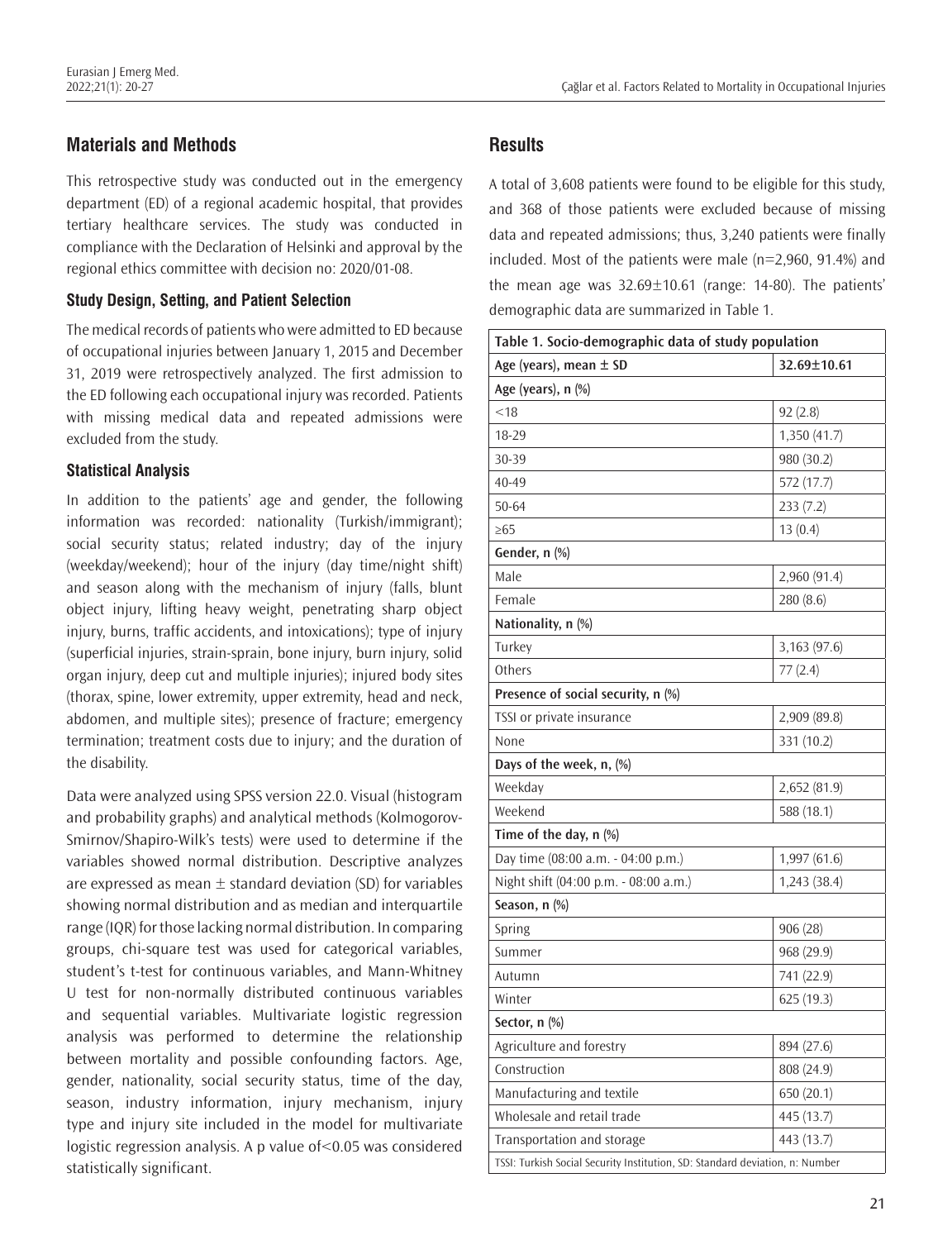| Table 2. Injury characteristics of the study population                                                      |              |
|--------------------------------------------------------------------------------------------------------------|--------------|
| Mechanism of Injuries, n (%)                                                                                 |              |
| Falls                                                                                                        | 1,031 (31.8) |
| Blunt object injury                                                                                          | 562 (17.3)   |
| Lifting heavy weight                                                                                         | 460 (14.2)   |
| Penetrating sharp object injury                                                                              | 882 (27.2)   |
| <b>Burns</b>                                                                                                 | 105(3.2)     |
| <b>Traffic accidents</b>                                                                                     | 157(4.8)     |
| <b>Intoxications</b>                                                                                         | 43(1.3)      |
| Injury type, n (%)                                                                                           |              |
| Superficial injuries                                                                                         | 1,291 (39.8) |
| Strain-sprain injuries                                                                                       | 703 (21.7)   |
| Bone injury                                                                                                  | 562 (17.3)   |
| <b>Burn injury</b>                                                                                           | 92(2.8)      |
| Organ injury                                                                                                 | 293(9)       |
| Deep cuts                                                                                                    | 186(5.7)     |
| Multiple injuries                                                                                            | 113(3.5)     |
| Injury site, n (%)                                                                                           |              |
| Thorax                                                                                                       | 160(4.9)     |
| Spine                                                                                                        | 102(3.1)     |
| Lower extremity                                                                                              | 759 (23.4)   |
| Upper extremity                                                                                              | 1,220(37.7)  |
| Head and neck                                                                                                | 497 (15.3)   |
| Abdomen                                                                                                      | 108(3.3)     |
| Multiple                                                                                                     | 394 (12.2)   |
| Presence of fracture, n (%)                                                                                  | 795 (24.5)   |
| Prognosis, n (%)                                                                                             |              |
| Discharged from ED                                                                                           | 2,708 (83.6) |
| Admitted to a hospital                                                                                       | 351 (10.8)   |
| Neurosurgery                                                                                                 | 24(0.7)      |
| Plastic and reconstructive surgery                                                                           | 112(3.5)     |
| Thoracic surgery                                                                                             | 20(0.6)      |
| Orthopedic surgery                                                                                           | 170(5.2)     |
| General surgery                                                                                              | 14(0.4)      |
| Ophthalmology                                                                                                | 7(0.2)       |
| Cardiovascular surgery                                                                                       | 4(0.1)       |
| Admitted to the ICU                                                                                          | 156(4.3)     |
| Exitus                                                                                                       | 43(1.3)      |
| Exitus in ED                                                                                                 | 25(0.7)      |
| Exitus in ICU                                                                                                | 18(0.6)      |
| Length of stay in a hospital (days), median, (IQR)                                                           | 4(6)         |
| Treatment costs (TL), median, (IQR)                                                                          | 1,729(2,757) |
| ED: Emergency department, ICU: Intensive care unit, TL: Turkish lira, IQR:<br>Interquartile range, n: Number |              |

The occupational injuries were most common in the agriculture industry (27.6%), followed by the construction industry (24.9%). The most common mechanism of injury was falls (31.8%), followed by penetrating a sharp object (23.1%). The most common injured body areas were upper and lower extremities (23.4%-37.7%). Fractures were diagnosed in 795 (24.5%) patients. Injury characteristics of the patients are presented in Table 2.

A majority of the patients (n=2,708, 83.6%) were discharged from the ED. A total of 351 (10.83%) and 156 (4.81%) patients were hospitalized in the surgical clinics and intensive care unit (ICU), respectively. A total of 25 and 18 patients died during the treatment in ED and ICU, respectively (total 43 deaths, 1.32%).

There was a statistically significant difference in terms of age, gender, working hours, season, industry, the presence of fracture, nationality, social security status, length of hospital-stay, and treatment costs between the patients who died and survived (p<0.05) (Table 3).

In non-fatal injuries, 125 (3.9%) patients had permanent incapacity and 3072 (94.8%) patients had temporary incapacity. Two thousand and three hundred and twenty-two patients could return to work after 1 day. Among the other 750 patients, the hospitalized patients lost median 36 (IQR: 17) workdays and discharged patients lost mean 14.88±2.81 workdays.

There was a statistically significant difference in terms of age, gender, season, industry, the presence of fracture, length of hospital-stay, and treatment costs between the patients with permanent and temporary incapacity ( $p$ <0.05) (Table 4).

Logistic regression analysis revealed that increasing age, construction industry, immigration, and night shifts were risk factors for mortality. There was no statistically significant correlation between gender, social security status, season, mechanism of injury, type of injury, injured body site, and mortality (Table 5).

# **Discussion**

The number of fatal occupational injuries worldwide has tended to decrease in the last decade (1). It has been shown that morbidity and mortality due to occupational injuries have decreased significantly thanks to improved measures. Although employment has doubled following the establishment of institutions, such as the Occupational Safety and Health Administration and National Institute for Occupational Safety and Health in 1970 in the US, occupational injuries and deaths have gradually decreased (6). The study by Turkkan and Pala (7) showed that occupational injuries decreased from 1988 to 2003; however, they relapsed with a sudden rise in 2011, and the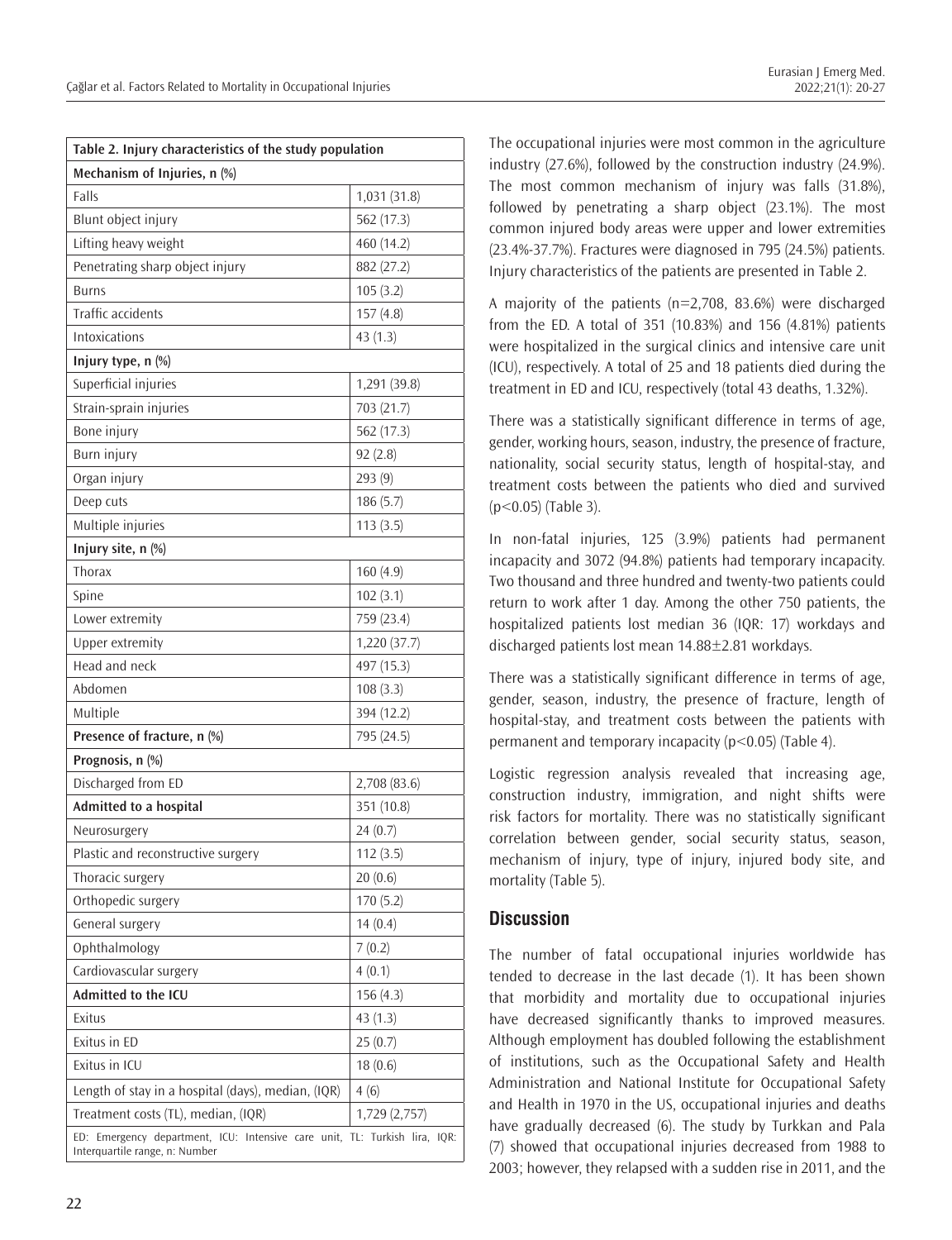| Table 3. Comparison of survival and death patients                                                                       |                          |                          |         |
|--------------------------------------------------------------------------------------------------------------------------|--------------------------|--------------------------|---------|
|                                                                                                                          | Survival<br>$(n=3, 197)$ | <b>Death</b><br>$(n=43)$ | p value |
| Age (years), mean $\pm$ SD                                                                                               | 32.57±10.55              | 41.47±12.01              | < 0.001 |
| Length of hospital stay (days), median (IQR)                                                                             | 4(5)                     | 11.5(20)                 | < 0.001 |
| Treatment costs (TL), median (IQR)                                                                                       | 1,684 (2,320)            | 9178 (32,307)            | < 0.001 |
| Gender, n (%)                                                                                                            |                          |                          |         |
| Male                                                                                                                     | 2,917 (98.5)             | 43(1.5)                  | < 0.05  |
| Female                                                                                                                   | 280 (100)                | 0(0)                     |         |
| Nationality, n (%)                                                                                                       |                          |                          |         |
| Turkey                                                                                                                   | 3,125 (98.8)             | 38 (1.2)                 | < 0.01  |
| Others                                                                                                                   | 72 (93.5)                | 5(6.5)                   |         |
| Presence of Social security, n (%)                                                                                       |                          |                          |         |
| TSSI or private insurance                                                                                                | 2,876 (98.9)             | 33(1.1)                  |         |
| None                                                                                                                     | 321 (97)                 | 10(3)                    | < 0.05  |
| Days of the week, n (%)                                                                                                  |                          |                          |         |
| Weekday                                                                                                                  | 2,620 (98.8)             | 32(1.2)                  | 0.203   |
| Weekend                                                                                                                  | 577 (98.1)               | 11(1.9)                  |         |
| Time of the day, n (%)                                                                                                   |                          |                          |         |
| Day time (08:00 a.m. - 04:00 p.m.)                                                                                       | 1,978 (99)               | 19(1)                    | < 0.05  |
| Night shift (04:00 p.m. - 08:00 a.m.)                                                                                    | 1,219(98.1)              | 24(1.9)                  |         |
| Season, n (%)                                                                                                            |                          |                          |         |
| Spring                                                                                                                   | 900 (99.3)               | 6(0.7)                   | < 0.001 |
| Summer                                                                                                                   | 947 (97.8)               | 21(2.2)                  |         |
| Autumn                                                                                                                   | 725 (97.8)               | 16(2.2)                  |         |
| Winter                                                                                                                   | 625 (100)                | 0(0)                     |         |
| Sector, n (%)                                                                                                            |                          |                          |         |
| Agriculture and forestry                                                                                                 | 887 (99.2)               | 7(0.8)                   | < 0.001 |
| Construction                                                                                                             | 782 (96.8)               | 26(3.2)                  |         |
| Manufacturing and textile                                                                                                | 643 (98.9)               | 7(1.1)                   |         |
| Wholesale and retail trade                                                                                               | 443 (99.6)               | 2(0.4)                   |         |
| Transportation and storage                                                                                               | 442 (99.8)               | 1(0.2)                   |         |
| TL: Turkish Lira, TSSI: Turkish Social Security Institution, SD: Standard deviation, IQR: Interquartile range, n: Number |                          |                          |         |

number of occupational injuries in Turkey increased again. After the enforcement of legal regulation on occupational health and safety (law no: 6331), the number of fatal occupational injuries decreased. The mortality rate of 8.91/100,000 workers in 2010 decreased to 6.98 in 2018 (3,8). However, this does not mean that occupational health and safety has improved in Turkey. The study by Nishikitani and Yano (9) have reported that the mortality rate in Turkey is higher than that in 26 Organisation for Economic Co-operation and Development (OECD) countries.

This study has shown that although the number of occupational injuries and deaths gradually decreased in the last 5 years, the rate of death/occupational injuries has been gradually increasing (Figure 1). We observed that occupational injuries decreased with age and were more common in males, in agriculture and construction industries, and in summer and spring. In addition, they generally occurred due to falling and caused superficial injuries in extremities, and a majority of patients were discharged from the ED. Moreover, there was a statistically significant correlation between age, construction industry, immigration, working in night shifts, and mortality.

Although the number of female patients (8.6%) was higher than that in studies conducted in Turkey, it was lower in many other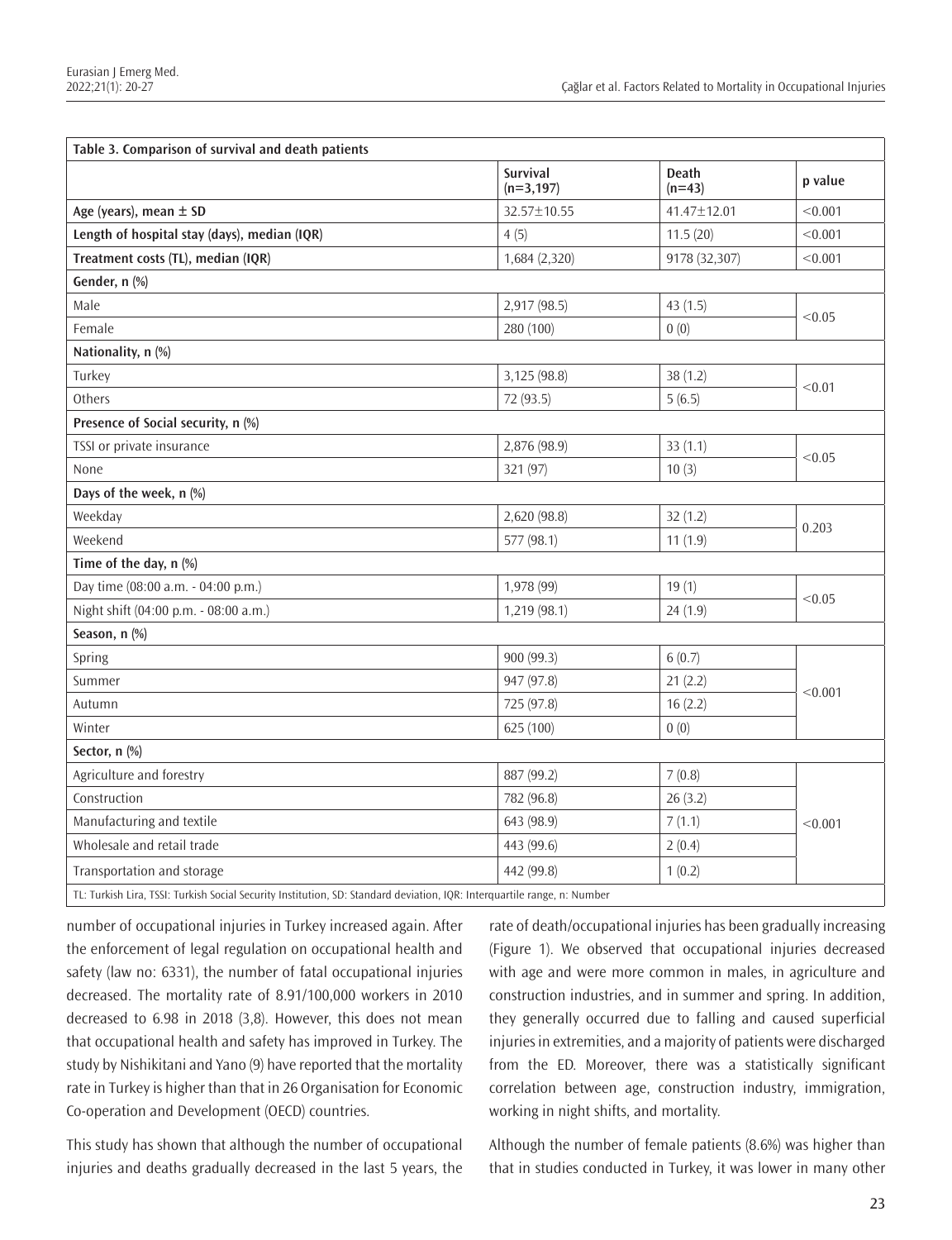| Table 4. Comparison of temporarily incapacity and permanent incapacity patients                                          |                                              |                                      |         |
|--------------------------------------------------------------------------------------------------------------------------|----------------------------------------------|--------------------------------------|---------|
|                                                                                                                          | <b>Temporarily incapacity</b><br>$(n=3,072)$ | Permanent<br>incapacity<br>$(n=168)$ | p value |
| Age (years), mean $\pm$ SD                                                                                               | 32.37±10.39                                  | 38.57±12.81                          | < 0.001 |
| Length of hospital stay (days), median (IQR)                                                                             | 4(5)                                         | 5(9)                                 | < 0.001 |
| Treatment costs (TL), median (IQR)                                                                                       | 195 (129)                                    | 2,088 (8,231)                        | < 0.001 |
| Gender, n (%)                                                                                                            |                                              |                                      |         |
| Male                                                                                                                     | 2,795 (94.4)                                 | 165(5.6)                             | < 0.01  |
| Female                                                                                                                   | 277 (98.9)                                   | 3(1.1)                               |         |
| Nationality, n (%)                                                                                                       |                                              |                                      |         |
| Turkey                                                                                                                   | 3,003 (94.9)                                 | 160(5.1)                             | 0.06    |
| Others                                                                                                                   | 69 (89.6)                                    | 8(10.4)                              |         |
| Presence of social security, n (%)                                                                                       |                                              |                                      |         |
| TSSI or private insurance                                                                                                | 2,759 (94.8)                                 | 150(5.2)                             | 0.827   |
| None                                                                                                                     | 313 (94.6)                                   | 18(5.2)                              |         |
| Days of the week, n (%)                                                                                                  |                                              |                                      |         |
| Weekday                                                                                                                  | 2,518 (94.9)                                 | 134(5.1)                             | 0.470   |
| Weekend                                                                                                                  | 554 (94.2)                                   | 34(5.8)                              |         |
| Time of the day, n (%)                                                                                                   |                                              |                                      |         |
| Day time (08:00 a.m. - 04:00 p.m.)                                                                                       | 1,900(95.1)                                  | 97(4.9)                              | 0.286   |
| Night shift (04:00 p.m. - 08:00 a.m.)                                                                                    | 1,172 (94.3)                                 | 71(5.7)                              |         |
| Season, n (%)                                                                                                            |                                              |                                      |         |
| Spring                                                                                                                   | 871 (96.1)                                   | 35(3.9)                              | < 0.01  |
| Summer                                                                                                                   | 897 (92.7)                                   | 71(7.3)                              |         |
| Autumn                                                                                                                   | 700 (94.5)                                   | 41(5.5)                              |         |
| Winter                                                                                                                   | 604 (96.6)                                   | 21(3.4)                              |         |
| Sector, n (%)                                                                                                            |                                              |                                      |         |
| Agriculture and forestry                                                                                                 | 850 (95.1)                                   | 44 (4.9)                             | < 0.01  |
| Construction                                                                                                             | 748 (92.6)                                   | 60(7.4)                              |         |
| Manufacturing and textile                                                                                                | 613 (94.3)                                   | 37(5.7)                              |         |
| Wholesale and retail trade                                                                                               | 427 (96)                                     | 18(4)                                |         |
| Transportation and storage                                                                                               | 434 (98)                                     | 9(2)                                 |         |
| TL: Turkish Lira, TSSI: Turkish Social Security Institution, SD: Standard deviation, IQR: Interquartile range, n: Number |                                              |                                      |         |

studies (6,10,11). This can be explained by the fact that women work in jobs with a relatively lower risk of work-related injuries. Another reason for this is that women in Turkey commonly work in cleaning services and the agriculture industry and informally. In Turkey, the obligation of women to take out insurance while working in daily jobs was enacted in 2015 and its scope is very limited. We think that these injuries are generally unrecorded, since such injuries are superficial and do not need hospital admission.

The majority of occupational injuries cause superficial injuries and most patients are discharged after treatment without the need for further examination or treatment (10,12). In this study, 2,708 (83.6%) patients were discharged from ED after their treatments were completed, which is consistent with the literature.

Previous studies have reported various mortality rates. In the study by Ozkan et al. (12), the mortality rate due to occupational injuries was 7.8%. In the study by Turkkan and Pala (7), the mortality rate was 22/100,000 workers and the fatality rate was 13.4/1,000 injuries. However, they also observed that the official data used did not comprise a significant proportion of active employees. The mortality rates due to occupational injuries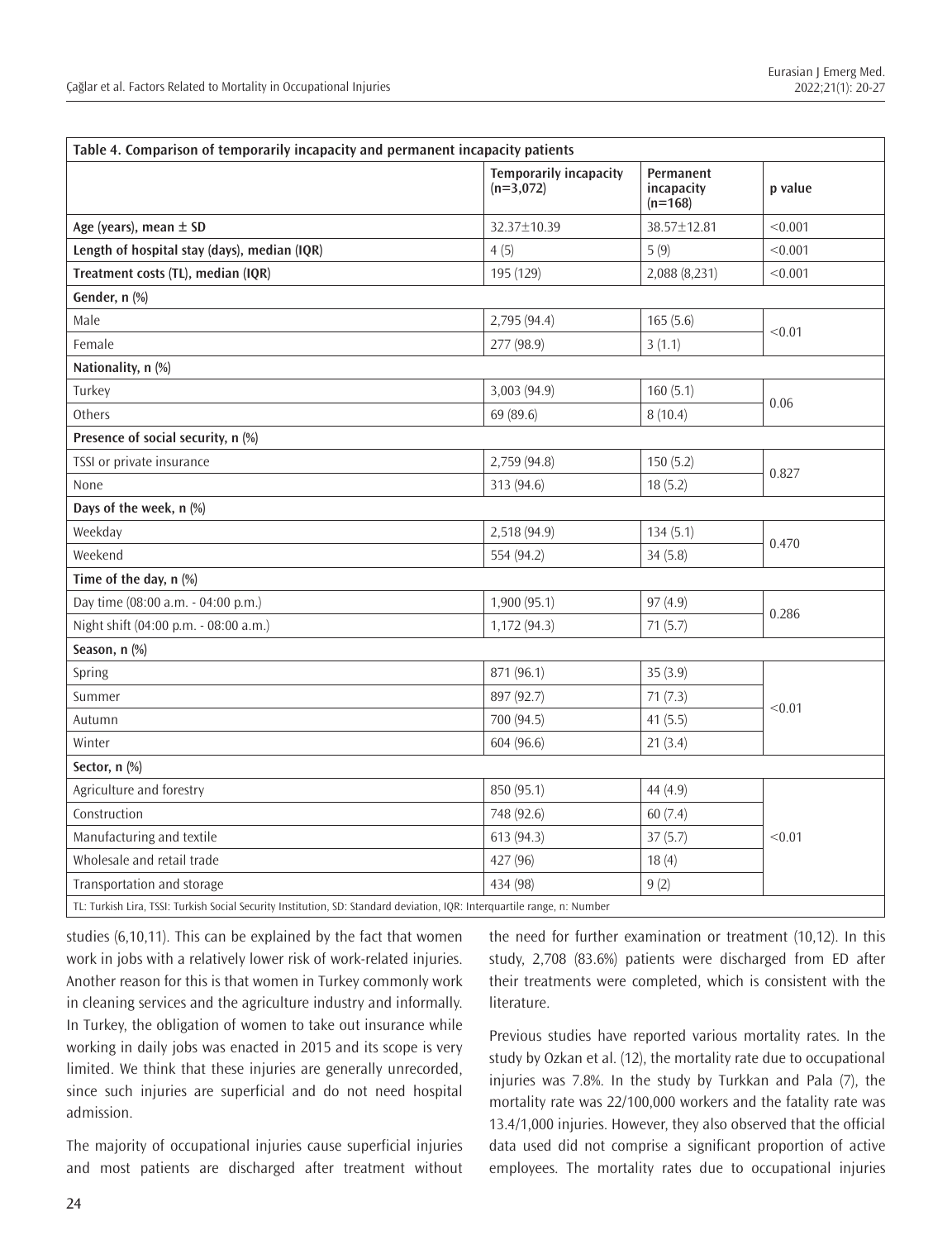are affected by differences in the industrial sectors in the study region. Agriculture, construction, and manufacturing industries are common in our region, but there are no working areas in the mining sector. In this study, 25 and 18 patients died during the treatment in ED and ICU, respectively. The number of deaths per 1,000 occupational injuries was 13.27. Based on the data from the Turkish Social Security Institution (2018), the number of deaths per 1,000 occupational injuries was 3.57 (3). The rate of death/occupational injuries in this study was higher than that in the official data. We believe that this is due to the lack of hospital admissions after nonfatal and superficial injuries that did not require hospitalization.

In this study, the mean age was  $32.69 \pm 10.61$  years, and  $1,350$ patients were in the age range of 18-29 years. It has been previously shown that occupational experience improves as the age progresses and therefore injuries decrease (2). The number of studies on occupational injuries involving patients <18 years is very limited (7). However, agriculture is an important source of income in our region, and people <18 years work to support their families. Hence, we included this age group in our study. There were 92 (2.8%) patients <18 years, and most of them were working in the agriculture sector (35.9%) and with no social security (51.1%). The number of occupational injuries decreased with increasing age, whereas the mortality rate increased significantly with increasing age. The study by Gonzalez-Delgado et al. (13) reported that the mortality rate increases with age. On the other hand, the study by Salminen (14) has shown that younger workers have a higher risk of occupational injuries but lower risk of death due to occupational injuries. The reason for this is that the young people are more impact-resistant and recover faster than the elderly. In this study, increased age was considered a significant risk factor for mortality.

| Table 5. Multivariate Togistic regression analysis of mortanty<br>predictors |                                         |         |  |
|------------------------------------------------------------------------------|-----------------------------------------|---------|--|
| <b>Risk factor</b>                                                           | Odds ratio (%95<br>confidence interval) | p value |  |
| Age                                                                          | $1.06(1.04-1.09)$                       | 0.000   |  |
| Male gender                                                                  |                                         | 0.995   |  |
| Immigration                                                                  | $4.82(1.1-21.11)$                       | 0.037   |  |
| Lack of social security                                                      |                                         | 0.968   |  |
| Night shift                                                                  | 3.43 (1.36-8.61)                        | 0.009   |  |
| Season                                                                       |                                         | 0.507   |  |
| Construction industry                                                        | $4.1(1.73-9.7)$                         | 0.008   |  |
| Injury mechanism                                                             |                                         | 0.471   |  |
| Injury type                                                                  |                                         | 0.966   |  |
| Injury site                                                                  |                                         | 0.984   |  |
| Significant p values are shown in bold                                       |                                         |         |  |

Most fatal injuries in the construction industry occur because of falling down from height and crashing into a moving vehicle, whereas most nonfatal injuries are caused by falling down (from same level) or crashing into moving objects (15,16). The study by Arndt et al. (17) reported that 2.52 times more occupational disabilities occur in construction injuries compared to the general labor force. Additionally, Aksorn and Hadikusumo (18) emphasized that the risk of fatal injuries in the construction industry is five times higher than that in other industries. In this study, the majority of the occupational injuries in the construction industry were due to falls (38%). Because of occupational injuries in the construction industry, 60 patients permanently lost their working ability while 26 patients died. The risk of fatal occupational injuries in the construction industry was 4.1 times higher than that in other sectors, which is consistent with the literature.

Many previous studies have reported that working at night shift causes various cognitive disorders; therefore, resulting in more occupational injuries compared to working at daytime (19,20). In this study, occupational injuries were more common between 08:00 a.m. and 04:00 p.m. (62.1%). Although daytime occupational injuries are numerically high, nighttime occupational injuries are proportionally higher, considering the number of daytime and nighttime workers. We have observed that working at night shift increases the risk of death due to occupational injuries 3.43 times.

Migrants work without receiving adequate occupational health and safety training and without health or social security protection, in physically harder jobs with longer working hours and lower wages, and therefore face more occupational injuries (1,21-25). In this study, the number of immigrants was 77 (2.4%). Most immigrants worked in the agriculture and **Table 5. Multivariate logistic regression analysis of mortality** construction industries (n=59, 76.6%, p<0.001). We think that,



**Figure 1.** Changes in the number of occupational injuries, deaths and the rate of deaths per 1,000 occupational injuries within five years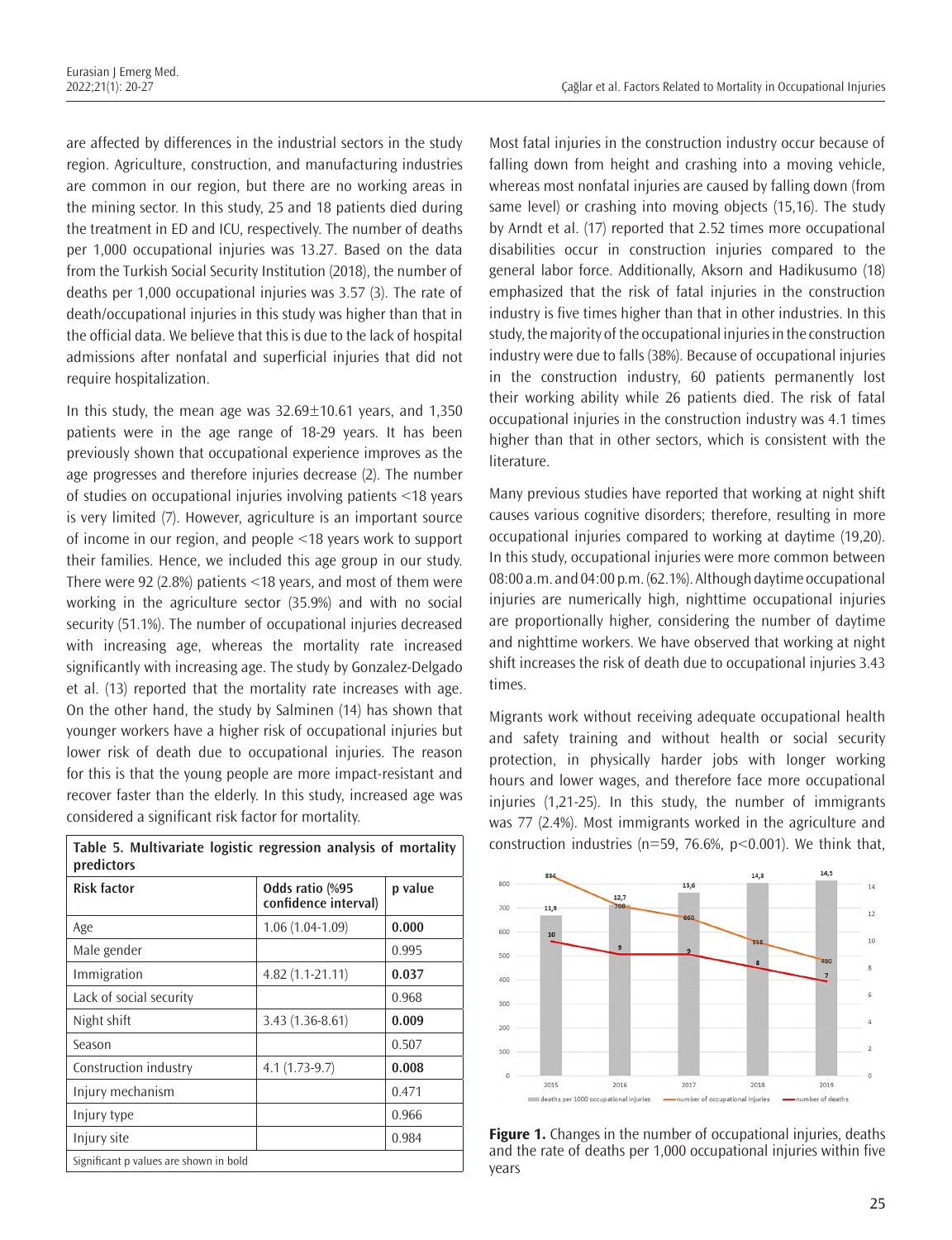immigrants are not admitted to the ED after superficial injuries because of the fear of losing their current job and in fact, the number of occupational injuries among immigrants is much higher. Immigrants constituted 11.6% (n=5) of all deaths, and immigration was considered a significant risk factor for deaths due to occupational injuries.

#### **Study Limitations**

The main limitation of this study is that patients who were not admitted to the hospital and whose data were missing could not be included in the study. Additionally, this was a single-center retrospective study. There is a need for multicenter, prospective studies in which employers also provide data, to better understand occupational injuries and improve measures.

### **Conclusion**

The labor conditions of immigrants as well as of those working at night shifts and in the construction industry should be supervised. Their job security should be increased and working without social security should not be allowed. Moreover, the number of occupational injury and deaths has been decreasing over the years, whereas the death/occupational injuries rate has been increasing. Many of the occupational deaths and injuries can be prevented if the measures are improved.

#### **Ethics**

**Ethics Committee Approval:** The study was conducted in compliance with the Declaration of Helsinki and approved by Aksaray University Faculty of Medicine Scientific Research Evaluation Committee with decision no: 2020/01-08 and date 20.01.2020.

**Informed Consent:** Retrospective study.

**Peer-review:** Externally peer-reviewed.

#### **Authorship Contributions**

Surgical and Medical Practices: A.Ç., N.B.A., Concept: A.Ç., İ.K., B.Ö., N.B.A., Design: A.Ç., M.H., N.B.A., Data Collection and/or Processing: A.Ç., İ.K., M.H., B.Ö., S.Ö., Analysis and/or Interpretation: A.Ç., N.B.A., Literature Search: A.Ç., S.Ö., N.B.A., Writing: A.Ç., İ.K., M.H., B.Ö., S.Ö., N.B.A.

**Conflict of Interest:** No conflict of interest was declared by the authors.

**Financial Disclosure:** The authors declared that this study received no financial support.

#### **References**

1. International Labour Office. Safety and Health at Work. Geneva: International Labour Office; 2017.p.217-81.

- 2. Monteiro Ferreira MJ, Silveira Correa FG, Lacerda EM, Hajat S, de Araújo LF. Analysis of risk factors in occupational accidents in Brazil: a populationbased study. J Occup Environ Med. 2020;62:e46-51.
- 3. Social Security Institution (SSI). 2018 Statistical year book. Ankara: SSI. Available from: http://www.sgk.gov.tr/wps/portal/sgk/tr/kurumsal/istatistik/ sgk\_istatistik\_yilliklari
- 4. McLaren CF, Baldwin ML. Workers' compensation: Benefits, coverage, and costs (2015 data). 2017. Washington, DC: National Academy of Social Insurance. Available from: https://www.nasi.org/research/2017/workerscompensation-benefits-coverage-costs
- 5. Leigh JP. Economic burden of occupational injury and illness in the United States. Milbank Q. 2011;89:728-72.
- 6. Tadros A, Sharon M, Chill N, Dragan S, Rowell J, Hoffman S. Emergency department visits for work-related injuries. Am J Emerg Med. 2018;36:1455-8.
- 7. Turkkan A, Pala K. Trends in occupational injuries and fatality in Turkey. Int J Occup Saf Ergon. 2016;22:457-62.
- 8. Social Security Institution (SSI). 2010 Statistical year book. Ankara: SSI. Available from: http://www.sgk.gov.tr/wps/portal/sgk/tr/kurumsal/istatistik/ sgk\_istatistik\_yilliklari
- 9. Nishikitani M, Yano E. Differences in the fatality of occupational accidents in OECD countries. Saf Sci. 2008;46:1078-90.
- 10. Sayhan MB, Sayhan ES, Yemenici S, Oguz S. Occupational injuries admitted to the emergency department. J Pak Med Assoc. 2013;8:179-84.
- 11. Rommel A, Varnaccia G, Lahmann N, Kottner J, Kroll LE. Occupational injuries in Germany: population-wide national survey data emphasize the importance of work-related factors. PLoS One. 2016;11:e0148798.
- 12. Ozkan S, Kiliç S, Durukan P, Akdur O, Vardar A, Geyik S, et al. Occupational injuries admitted to the Emergency Department. Ulus Travma Acil Cerrahi Derg. 2010;16:241-7.
- 13. Gonzalez-Delgado M, Gómez-Dantés H, Fernández-Niño JA, Robles E, Borja VH, Aguilar M. Factors associated with fatal occupational accidents among Mexican workers: A national analysis. PLoS One. 2015;10:1-19.
- 14. Salminen S. Have young workers more injuries than older ones? An international literature review. J Safety Res. 2004;35:513-21.
- 15. Bentley TA, Hide S, Tappin D, Moore D, Legg S, Ashby L, et al. Investigating risk factors for slips, trips and falls in New Zealand residential construction using incident-centred and incident-independent methods. Ergonomics. 2006;49:62-77.
- 16. Haslam RA, Hide SA, Gibb AGF, Gyi DE, Pavitt T, Atkinson S, et al. Contributing factors in construction accidents. Appl Ergon. 2005;36:401-15.
- 17. Arndt V, Rothenbacher D, Daniel U, Zschenderlein B, Schuberth S, Brenner H. All-cause and cause specific mortality in a cohort of 20 000 construction workers; results from a 10 year follow up. Occup Environ Med. 2004;61:419-25.
- 18. Aksorn T, Hadikusumo BHW. Critical success factors influencing safety program performance in Thai construction projects. Saf Sci. 2008;46:709-27.
- 19. Maltese F, Adda M, Bablon A, Hraeich S, Guervilly C, Lehingue S, et al. Night shift decreases cognitive performance of ICU physicians. Intensive Care Med. 2016;42:393-400.
- 20. Drake CL, Roehrs T, Richardson G, Walsh JK, Roth T. Shift work sleep disorder: prevalence and consequences beyond that of symptomatic day workers. Sleep. 2004;27:1453-62.
- 21. Smith P, Mustard CA. How many employees receive safety training during their first year of a new job? Inj Prev. 2007;13:37-41.
- 22. Gravel S, Legendre G, Rhéaume J. Occupational safety and health in small businesses in urban areas: The non-participation of immigrant workers. Policy Pract Health Saf. 2013;11:19-29.
- 23. Premji S, Duguay P, Messing K, Lippel K. Are immigrants, ethnic and linguistic minorities over-represented in jobs with a high level of compensated